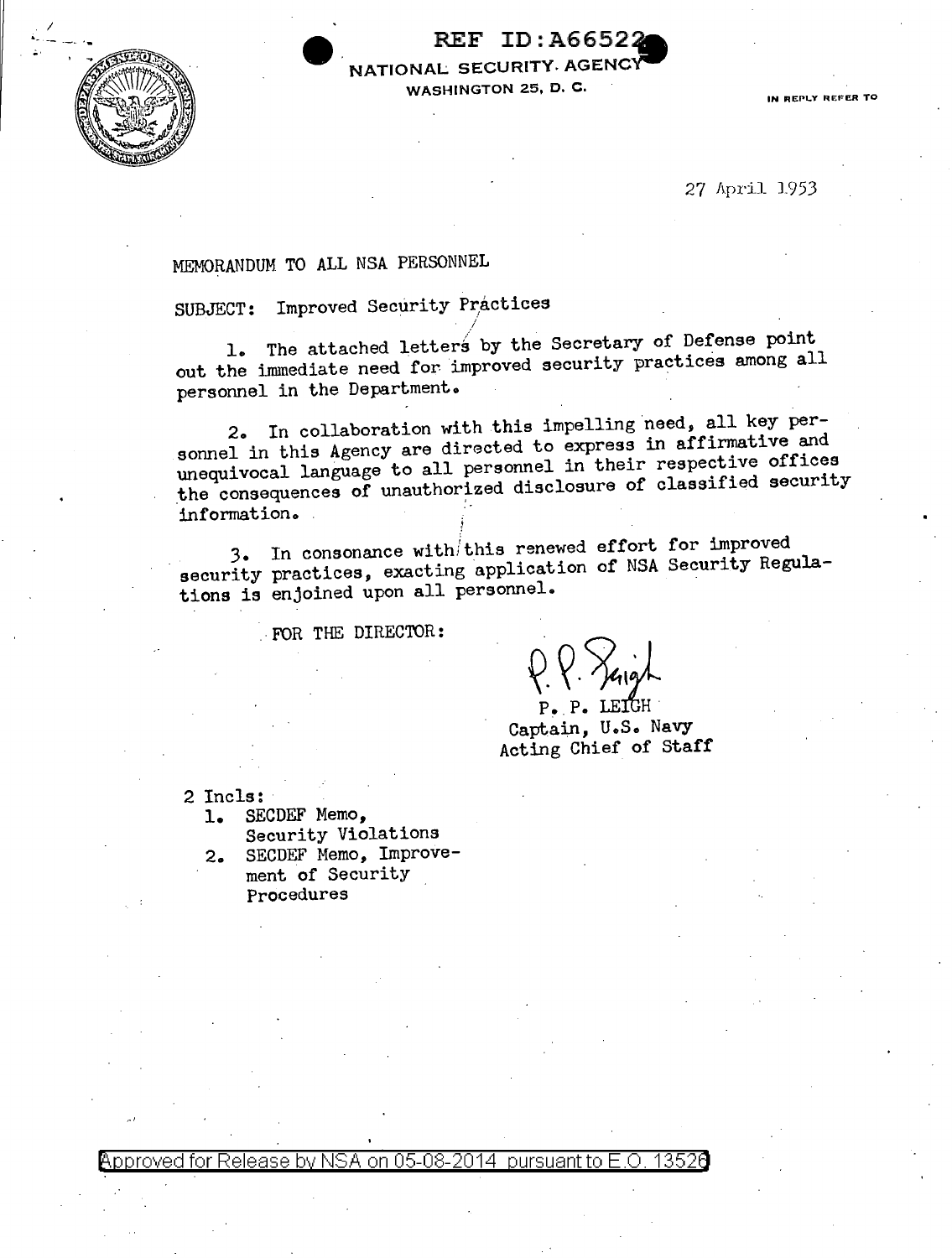## **REF ID: A66522**

#### THE SECRETARY OF DEFENSE **WASHINGTON**

#### 26 March 1953

## MEMORANDUM FOR THE SECRETARIES OF THE MILITARY DEPARTMENTS JOINT CHIEFS OF STAFF ASSISTANT SECRETARIES OF DEFENSE CHAIRMEN OF POARDS, COMMITTEES AND COUNCILS, OSD ASSISTANTS TO THE SECRETARY OF DEFENSE DIRECTORS OF OFFICES, OSD

#### Security Violations in the Department of Defense  ${\tt SUBINT}:$

I am deeply concerned over the number of security violations occurring recently within the Department of Defense. Responsible military opinion has established that the nature of information so compromised has seriously affected the national security of the United States. Furthermore, I am informed that intelligence evaluation confirms that such information, both in the aggregate and in detail, has provided vital intelligence to countries hostile to the United States.

In view of the general international situation and the continuing military operations in Korea, I am impressed with the clear necessity of affording the utmost protection to our scientific, technical, and military advantages. The expenditure of lives and of the wealth of our citizens in the present defense effort makes it mandatory to insure that our military secrets are not dissipated.

It must be concluded, as to the reasons for this condition, that indoctrination in security regulations generally is being handled in a perfunctory and haphazard manner. Other indications exist that sensitive staffs and agencies lack the detailed working knowledge of security practices and procedures established for safeguarding classified information. Also having bearing upon the security situation is inter-service rivalry in the weapons develonment field and competition between defense contractors. Although competition as such is indispensable to the American system, it has been permitted to unduly influence decisions on the disclosure of technical developments of military application. Lastly, I believe that the debriefing of civilians leaving Department of Defense employment, or leaving the employment of Department of Defense contractors having classified contracts, must incorporate positive instructions against unlawful disclosures of classified information. Similar positive procedures are required in the cases of military personnel retiring and separating from the Service.

As an immediate supplementary measure, I desire that you express in affirmative and unequivocal language to all personnel under your jurisdiction the consequences of unauthorized disclosure of classified security information and that such instructions specifically include key executives and military personnal in headquarters located at the Seat of Government.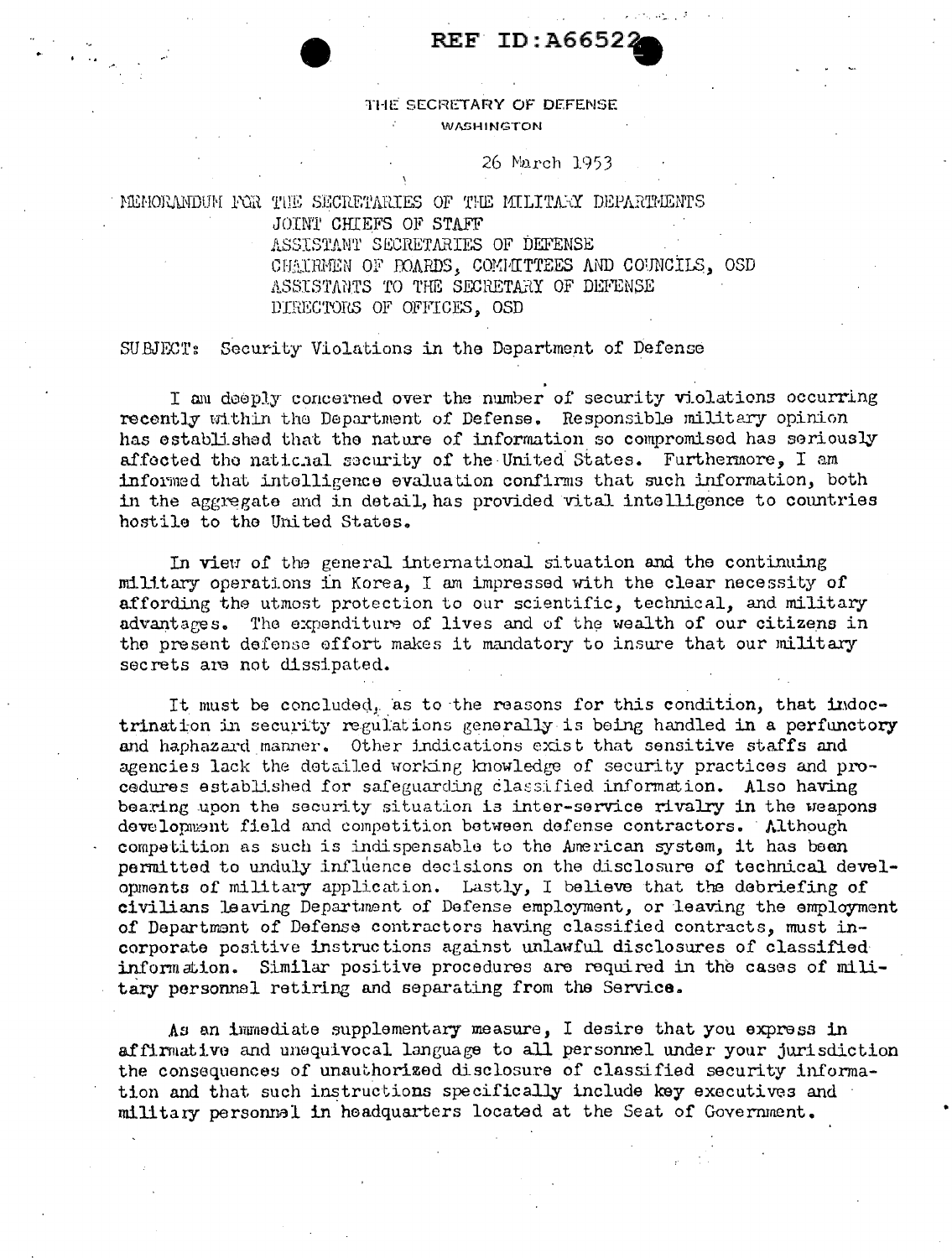## **REF ID: A6652**

Additionally, your instructions in this matter should provide for continuity of investigative jurisdiction and review to insure prompt and adequate disciplinary action regardless of rank or position. Disciplinary action should include, in the case of military personnel, trial by court martial or in the case of civilians, prosecution under Title 18 U.S.C., as amended, or other Federal statutes, as appropriate. Offenses by civilian employees of the Department of Defense should also be carefully reviewed for the applicability of Public Law 733, 81st Congress (64 Stat. 476), pertaining to security risks.

CEWilso